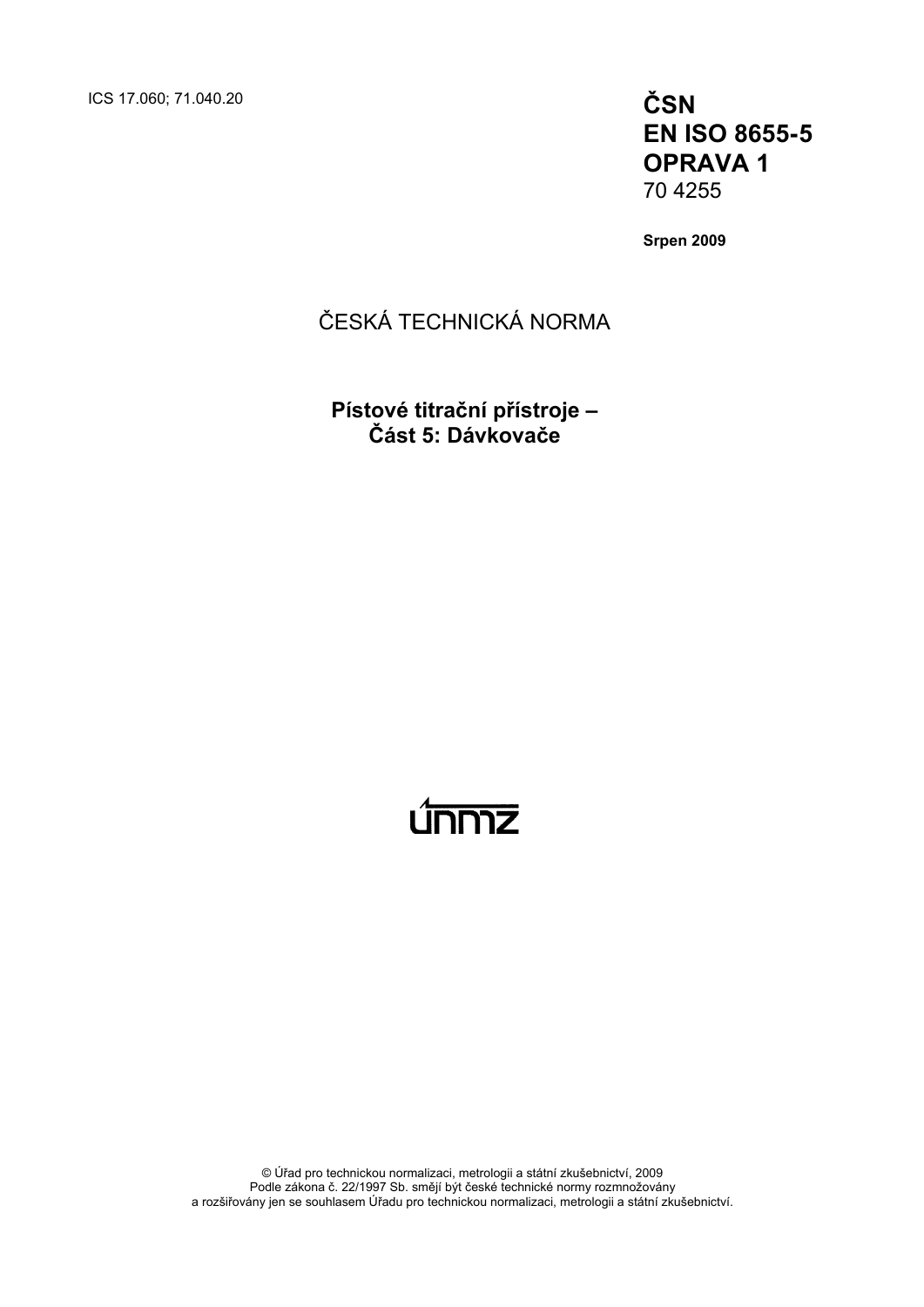ČSN EN ISO 8655- 5 Opr. 1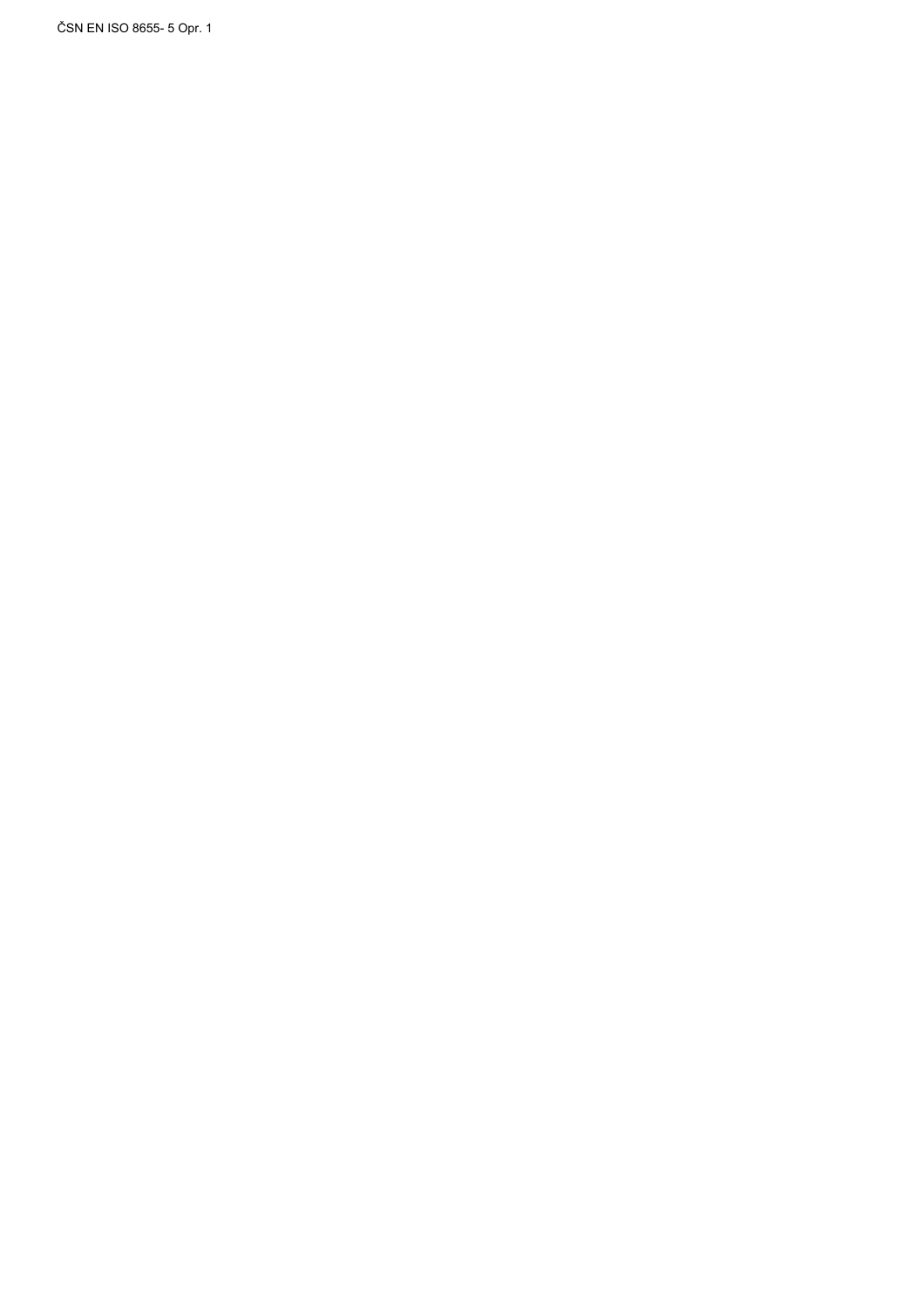## EUROPEAN STANDARD

NORME EUROPÉENNE

### EUROPÄISCHE NORM

 **EN ISO 8655-5:2002/AC** 

 February 2009 Février 2009 Februar 2009

**ICS** 17.060

#### English version Version Française Deutsche Fassung

 Piston-operated volumetric apparatus - Part 5: Dispensers (ISO 8655- 5:2002/Cor 1:2008)

Appareils volumétriques à piston - Partie 5: Dispenseurs (ISO 8655-5:2002/Cor 1:2008)

 Volumenmessgeräte mit Hubkolben - Teil 5: Dispenser (ISO 8655-5:2002/Cor 1:2008)

This corrigendum becomes effective on 18 February 2009 for incorporation in the three official language versions of the EN.

Ce corrigendum prendra effet le 18 février 2009 pour incorporation dans les trois versions linguistiques officielles de la EN.

Die Berichtigung tritt am 18.Februar 2009 zur Einarbeitung in die drei offiziellen Sprachfassungen der EN in Kraft.



EUROPEAN COMMITTEE FOR STANDARDIZATION COMITÉ EUROPÉEN DE NORMALISATION EUROPÄISCHES KOMITEE FÜR NORMUNG

**Management Centre: Avenue Marnix 17, B-1000 Brussels** 

© 2009 CEN All rights of exploitation in any form and by any means reserved worldwide for CEN national Members. Tous droits d'exploitation sous quelque forme et de quelque manière que ce soit réservés dans le monde entier aux membres nationaux du CEN. Alle Rechte der Verwertung, gleich in welcher Form und in welchem Verfahren, sind weltweit den nationalen Mitgliedern

von CEN vorbehalten.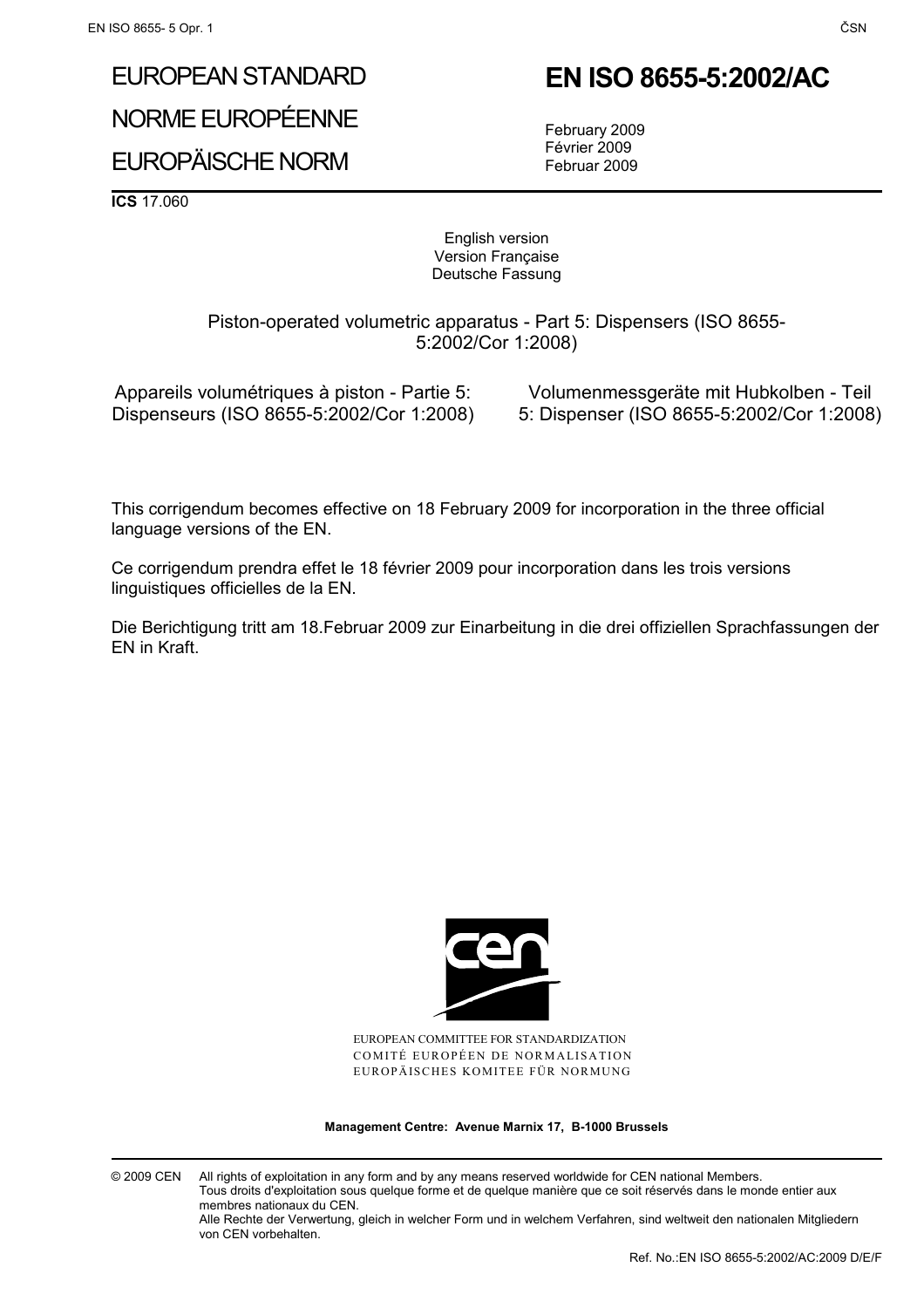ČSN EN ISO 8655- 5 Opr. 1

### **EN ISO 8655-5:2002/AC:2009 (E)**

### **Endorsement notice**

The text of ISO 8655-5:2002/Cor.1:2008 has been approved by CEN as a European Corrigendum without any modification.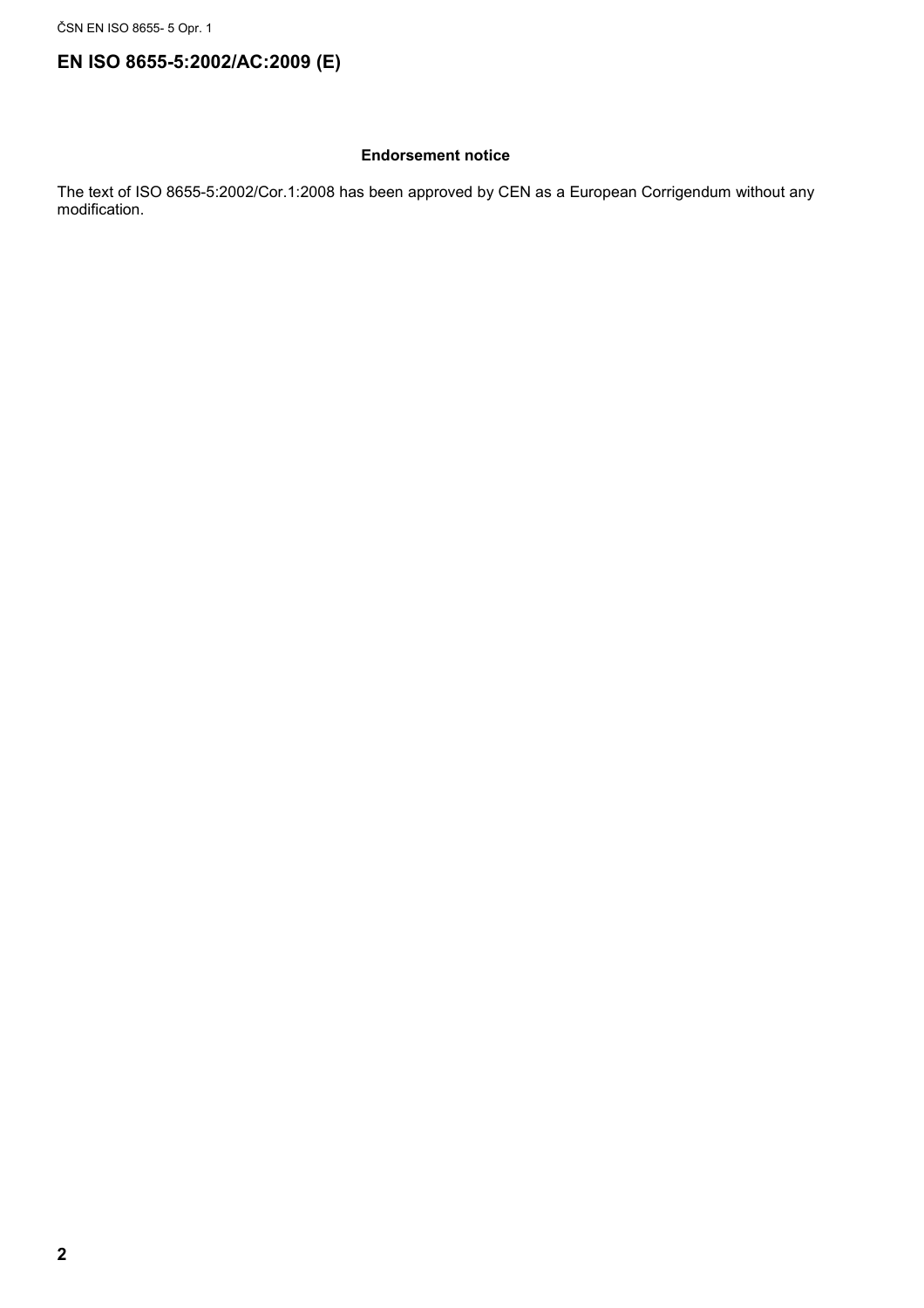

### **INTERNATIONAL STANDARD ISO 8655-5:2002**  TECHNICAL CORRIGENDUM 1

Published 2008-12-15

INTERNATIONAL ORGANIZATION FOR STANDARDIZATION • МЕЖДУНАРОДНАЯ ОРГАНИЗАЦИЯ ПО СТАНДАРТИЗАЦИИ • ORGANISATION INTERNATIONALE DE NORMALISATION

### **Piston-operated volumetric apparatus —**

Part 5: **Dispensers** 

TECHNICAL CORRIGENDUM 1

*Appareils volumétriques à piston — Partie 5: Dispenseurs RECTIFICATIF TECHNIQUE 1*

Technical Corrigendum 1 to ISO 8655-5:2002 was prepared by Technical Committee ISO/TC 48, *Laboratory equipment*, Subcommittee SC 6, *Laboratory and volumetric ware*.

*Page iv, Foreword* 

Add the following part to the list of parts:

⎯ *Part 7: Non-gravimetric methods for the assessment of equipment performance* 

L

Delete "The following part is under preparation:" and the former title of part 7.

*Page 1, Scope* 

In the note, replace the third sentence with the following:

"Alternative test methods such as photometric and titrimetric methods are given in ISO 8655-7."

Published in Switzerland

©ISO 2008 – All rights reserved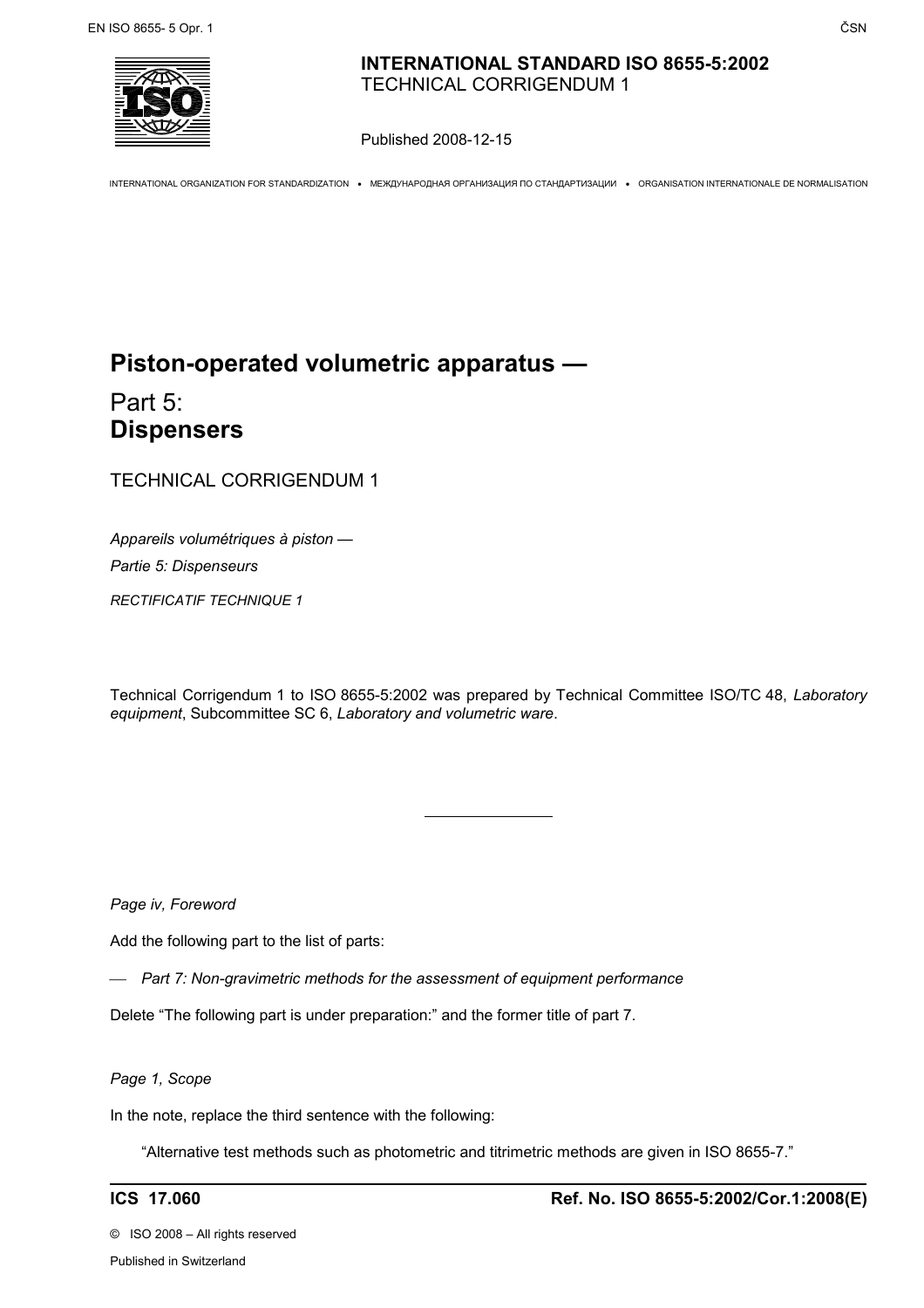### **ISO 8655-5:2002/Cor.1:2008(E)**

### *Page 2, 5.1*

Add the following paragraph at the end of the subclause:

"When a dispenser is required for use in a country which has adopted a standard reference temperature of 27 °C (the alternative recommended for tropical use), this figure shall be substituted for 20 °C."

### *Page 3, Table 2*

In line 3 (Nominal volume 0,003 ml), column 4, replace the value "3,5" with the value "3,7".

### *Page 4, Clause 7*

In list item a), replace "(20 °C)" with "(20 °C or 27 °C)" to give the following:

a) adjustment (Ex) and reference temperature (20 °C or 27 °C);

#### *Page 4, Clause 8*

In list item f), replace "20 °C" with "20 °C" or "27 °C" to give the following:

f) abbreviation "Ex" and the reference temperature "20 °C" or "27 °C";